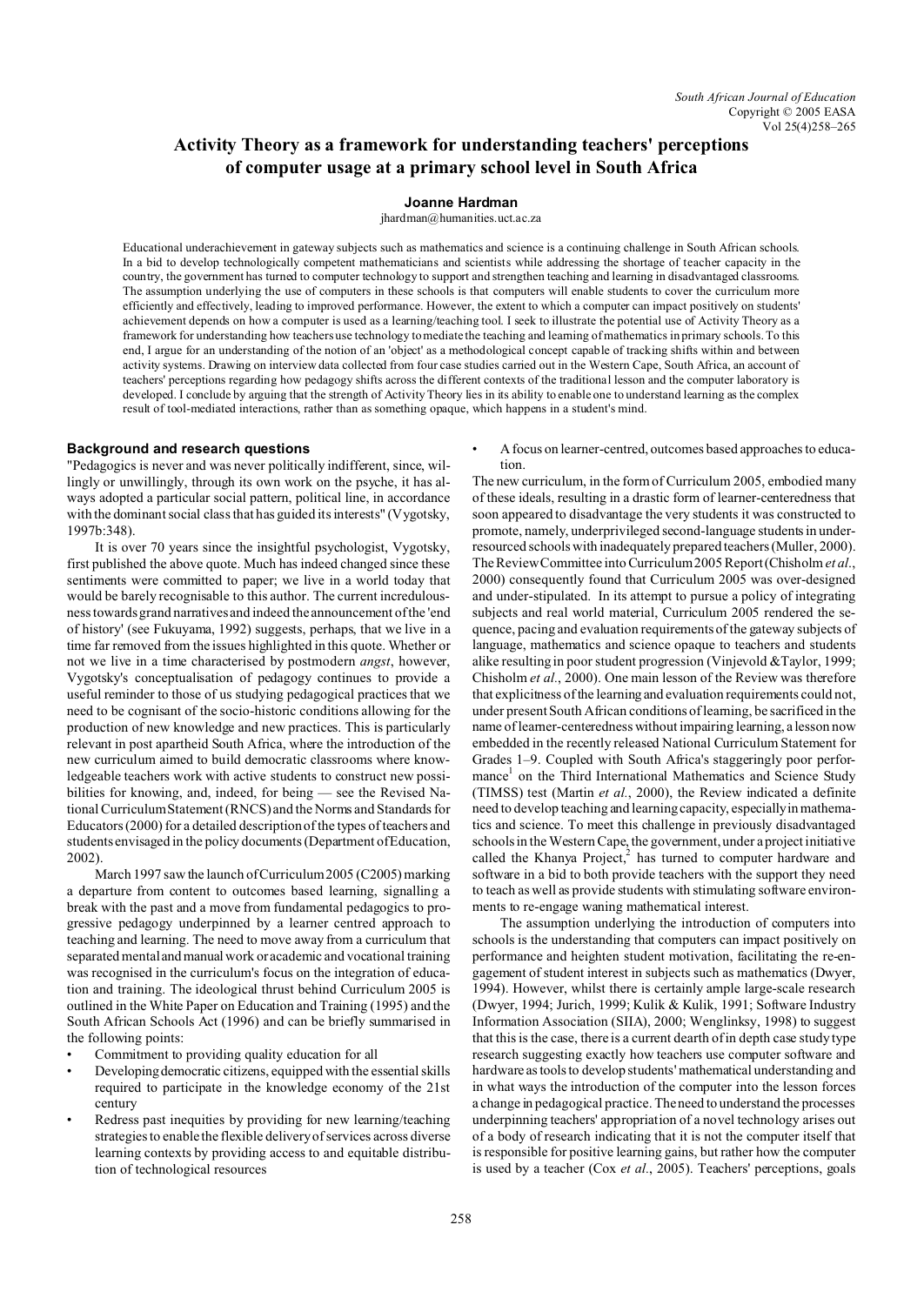and beliefs in relation to computers impact heavily on how computers are used as teaching/learning tools (Russell & Schneiderheinze, 2005). Previous research into how computers are used in schools has suffered the following limitations: 1) they fail to account for the teacher's epistemic assumptions regarding the novel technology, 2) they lack a sufficiently nuanced understanding of the social, historical and contextual structures that inhere in an environment, and 3) they do not deal with the relationship between tools within the context of their use, leading to a failure to appreciate that use of a novel tool is almost certainly contingent upon how other tools in the system are used (Russell & Schneiderheinze, 2005). I will attempt to meet these challenges by situating the study within an Activity Theory framework in order to develop an understanding of classrooms as complex social systems. In a bid to understand how teachers appropriate the computer as a teaching/learning tool, I begin to unpack teachers' perceptions around computer use and seek to:

- 1. Construct a picture of activity systems across traditional and computer classrooms;
- 2. examine the extent to which these systems differ, by focusing on whether the object of the lesson changes across the two contexts. This question arises out of my understanding that the introduction of a novel tool into a context can be expected to create changes in that context; and
- 3. address the following methodological question arising from engagement with the preceding research questions, namely: how does one go about tracking potential pedagogical shifts in a classroom?

Reconstituted in the language of Activity Theory , I seek then to understand whether the introduction of a computer has the potential to force a change in the activity systems of classrooms, challenging stabilised (operationalised) ways of acting on the object of each system and, consequently (hypothetically), requiring new ways of acting. The focus on teachers is driven by the understanding that the pedagogical component is central in understanding the implementation of novel technology (Noss & Hoyles 1996). In order to address these questions I report on data drawn from four case study schools in the Western Cape, South Africa.

### **Psychological tools and mediated learning**

# The theoretical basis for understanding human computer interaction

The new Curriculum has set the stage for a move in South African pedagogy froma predominantly transmission model of learning, where skilled teachers view children as empty vessels easily filled with knowledge, to an understanding of learning that appreciates that students are much more actively involved in constructing knowledge (Kozulin, 2003). In their search for alternative models to explain learning, many researchers have turned their attention to Vygotsky's notion of mediation, where a more competent peer or adult is viewed as assisting performance, bridging the gap between what the child knows and can do and what the child needs to know. Vygotsky (1978) conceptualised this gap between unassisted and assisted performance as the zone of proximal development (ZPD) that 'space' where learning leads to development (Vygotsky, 1978; Gallimore & Tharp, 1993; Moll, 1993; Cole, 1985; 1996; Daniels, 2001; Diaz *et al*., 1993). Crucially, for Vygotsky (1978) (and indeed for all activity theorists who have followed in his footsteps) human consciousness is social (Nardi, 1998). What we have here, then, is a theory that overcomes the Cartesian dualism currently permeating various powerful paradigms in human computer interaction research such as cognitive science, which continues to locate cognitive functioning within the rational individual (Hardman, 2004). Essentially, Vygotsky enables us to conceptualise the prior existence of complex cognitive structures as existing in the child's culture, rather than in the individual child. Every experience, then, that the child has is mediated through cultural tools. Figure 1 illustrates the basic Vygotskian triadic representation of mediation, where the subject acts on the object using mediational means (tools).



Figure 1 First generation Activity Theory

For Vygotsky (1978) humans use tools to change the world and are themselves transformed through tool use. While this representation opens the way towards an understanding of learning as transformation rather than transmission, it lacks an articulation of the individual subject and his/her role in the societal structure. Activity Theory as developed by Engestrom (1987; 1996) takes the object-oriented, tool mediated collective activity system as its unit of analysis, thereby bridging the divide between the subject and the societal structure (Daniels, 2001). It is this Activity Theory tradition that has been taken up enthusiastically by those working with human computer interaction (Bodker, 1989, 1991; Kaptelinin, 1996; Nardi, 1996; Zinchenko, 1996; Russell, 2002). If we think of computers as cultural tools, then we need to be able to ask and answer questions related to how these tools facilitate learning and, relatedly, how teachers and students change the computer and are transformed by it over time. Activity Theory can be used in order to understand this process of transformation within a system (such as a classroom) as well as illustrating how different systems interact with, and transform each other over time (Engestrom, 1987). The strength of Activity Theory is that it enables one to understand learning as the complex result of tool mediated interactions, rather than as something opaque which happens in a student's mind.

# Basic principles

Whilat Activity Theory is best understood as a developing body of knowledge, there are some basic principles that are shared by those working within the field. I draw primarily from Cole (1996) and Russell (2002) in order to elaborate these principles:

- Human activity is collective and human behaviour originates within the social realm (Cole & Engestrom, 1993).
- Mind is social, growing out of joint activity.
- Tools, which carry socio-historical meanings, mediate our psychology.
- Activity Theory studies development and change, which is understood to include historical change, individual development and moment-to-moment change (Russell, 2002). When studying computer mediated learning it is important to focus on all three levels of change in order to construct a picture of human computer interaction.
- Activity Theory assumes that people are active cognising agents but that they act in sites that are not necessarily of their choosing with tools that constrain and afford their actions.
- Methodologically, Activity Theory rejects cause and effect explanatory science in favour of "a science that emphasises the emergent nature of mind in activity and acknowledges a central role for interpretation in its explanatory framework" (Cole, 1996: 104). Consequently, activity theorists make use of a contextualist methodology.
- Activity systems are constantly subject to change and Activity Theory sees these changes as driven by contradictions (Engestrom, 1987; Russell, 2002). Contradictions, or double binds, can arise within and between systems.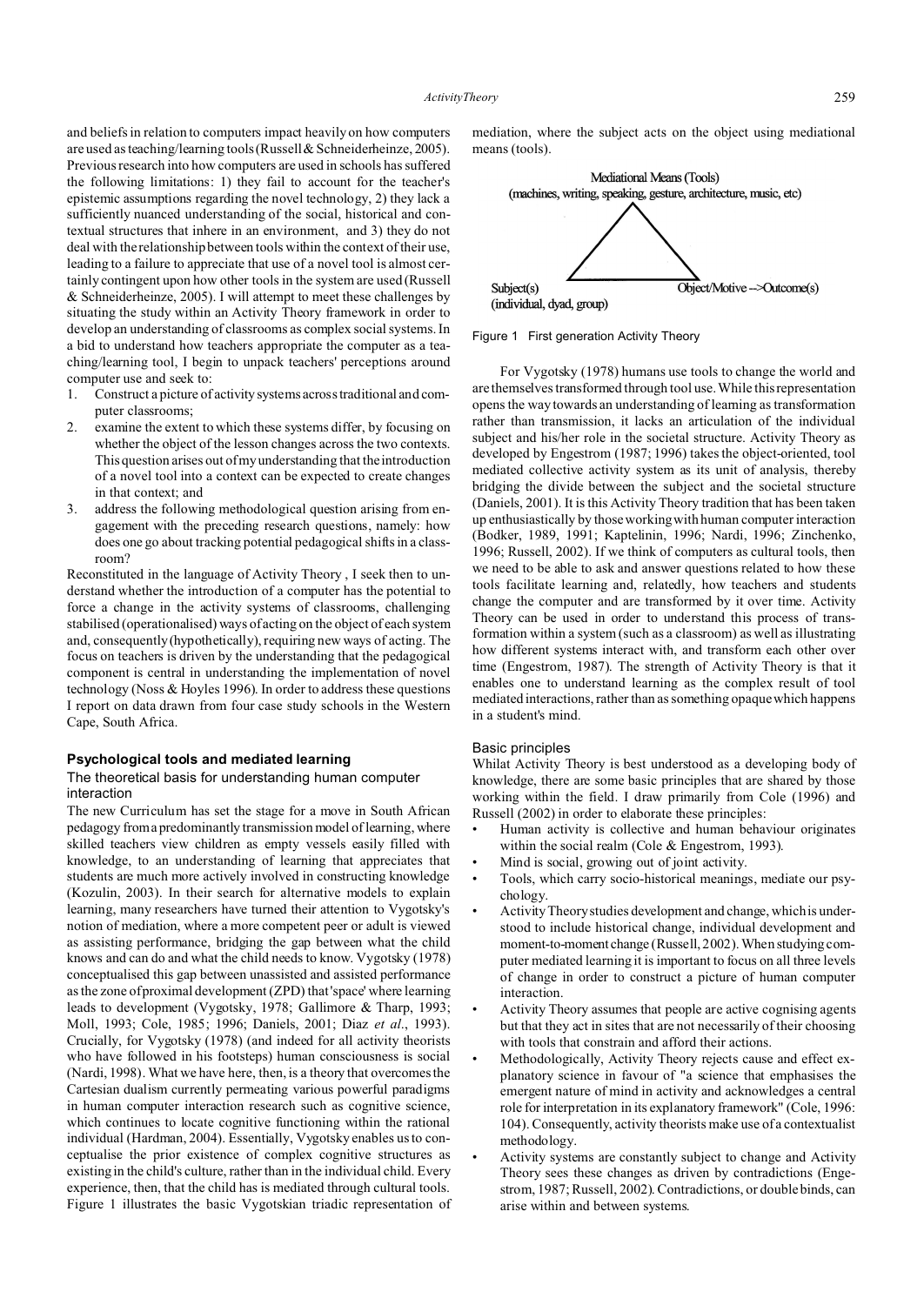# 260 *Hardman*

# An activity system

For Activity Theory the basic unit of analysis is an activity system. Briefly, this refers to a group of people, or a community, who share a common object (or problem space) and who use tools to act on that object, transforming it. In Figure 2, the object is represented as a circle indicating that this space is subject to change and is in a state of flux, making it difficult to pin down. Relationships in this system are driven by rules, which both afford and constrain behaviour. Rules can be understood as principles of control. Division of labour within the system describes both a horizontal division among community members, as well as a vertical division between power- and status-holders. Division of labour, then, can be understood as related to power within and between systems. Figure 2 elaborates the basic relationships in an activity system.



Figure 2 An activity system

# Methods and techniques

The findings presented in this article are drawn from a wider project, where I followed four teachers and their Grade 6 mathematics classes over the course of a year. Whilst video data as well as student interview and questionnaire data were collected for the project as a whole, this article deals specifically with interview data collected from the four case study teachers involved in the research. The rationale for focusing on these data derives both from time and space constraints of article construction as well as from the methodological need to develop a coherent account of how one studies technological innovation and its impact at the level of teachers' perceptions as well as at the level of actual practice. How teachers understand and approach a novel tool will depend on their perceptions regarding it. Consequently, in order to understand how teachers' appropriate the computer as a teaching/learning tool, one must first understand teachers' perceptions of the novel tool. Here I develop a line of argument to suggest that a first step in tracking pedagogical shifts empirically begins with understanding teachers' perceptions of what it is they are working on and what motivates them to use tools to act on problem spaces. That is, before one attempts to track pedagogical shifts within an actual classroom, one needs to develop a picture of what the potential object of the lesson will be, in order both to identify and track this emerging object.

# *Selection of the schools*

As this research was concerned primarily with answering a process type question, I adopt a case study approach to data collection. The strength of a case study approach lies in its ability to provide thick descriptions of the complex phenomena under investigation (Denzin, 1989; Yin, 1993; 1994; Cohen *et al.*, 2000). In this study, four Grade 6 classrooms across four schools in the Western Cape were the cases under study. The study was located within mathematics classrooms, due more to the fact that computers are being used more frequently in these classes in order to impact student performance, than to any bias on the researcher's behalf towards mathematics classes. Cases were selected using replication rather than sampling logic, with the primary selection requirement being the exemplary use of computers in the

school within the following parameters:

- 1. The student profile was one of disadvantage (where 'disadvantage' refers to low socio-economic status as determined by the proxy variable of school fees)
- 2. The school functions well, where 'functioning' refers to the presence of a management team and structured time tabled lessons.
- 3. Computers are used to teach mathematics for at least 1 hour per week.
- 4. Schools are located in rural and urban areas.

# *Participants*

As this study sought to investigate the potential shifts in pedagogical practice that arise from the introduction of a novel tool into the teaching/learning context, the subjects of this study are four primary school mathematics teachers. Table 1 represents the demographic data collected from the teachers. The two male and two female teachers participating in the study are coloured Afrikaans first language speakers who have been teaching from between two to fifteen years. The two male teachers have a matric plus 4–5 years teacher training whilst one of the female teachers has a matric plus three years training. The youngest teacher in the sample has a bachelor's degree.

#### *The instructional context*

This study was located within four Grade 6 mathematics classrooms in two rural and two urban schools which could be referred to as having a predominantly 'coloured<sup>13</sup> student body. All schools in the sample could best be described as disadvantaged, with school fees (a proxy for socio-economic status) ranging from R30 to R240 per annum. The two rural schools, which are located outside Cape Town, could best be described as 'farm' schools. All the schools reported that schools start at 8.00 in the morning and finish at 14.00 in the afternoon. The first language of the majority of students in all schools is Afrikaans; in schools A, B and C, the minority group speak Xhosa and in school D the minority speak English. Periods last from between 30 and 50 minutes. School C and B have 9 mathematics periods per week; school D has 5 and school A has 10. All schools use the computers for teaching mathematics to Grade 6 students; however, the amount of time used differs across schools, with school A using the computer for 60 minutes per week; school B 120 minutes; school C 80 minutes; and school D 50 minutes. Class (and grade) sizes differ across the schools; in Grade 6 in school A there are 50 students in each class; in school B, 30; in school C, 48 and in school D, 43. No examinations are written at any of the schools; continuous assessment based on defined outcomes forms the basis for assessment.

# *Procedure*

The data collected for this article consist of interviews gathered from the four participating teachers. Interviews with the participating teachers were conducted after observations of both two traditional lessons and two computer lessons, i.e. each teacher was interviewed twice. These interviews lasted between 45 minutes and one and a half hours, depending on the individual teacher's engagement with the questions. The interviews were tape-recorded and transcribed within one hour of the recording by the researcher. As the researcher is bilingual, all participants were given the choice of responding to the interview questions in either English or Afrikaans. Whilst all the teachers spoke Afrikaans as a first language, only one teacher opted to be interviewed in Afrikaans.

#### *Analysing the interviews*

A semi-structured interview schedule was used to guide the discussion. The questions were open ended in order to encourage the respondents to develop a narrative around teaching with computers. Questions probed the teacher's epistemic assumptions regarding teaching and learning mathematics as well as the teacher's thinking about the use of computers as teaching/learning tools; the use of ICT and non-ICT tools; rules in the traditional and computer classrooms; division of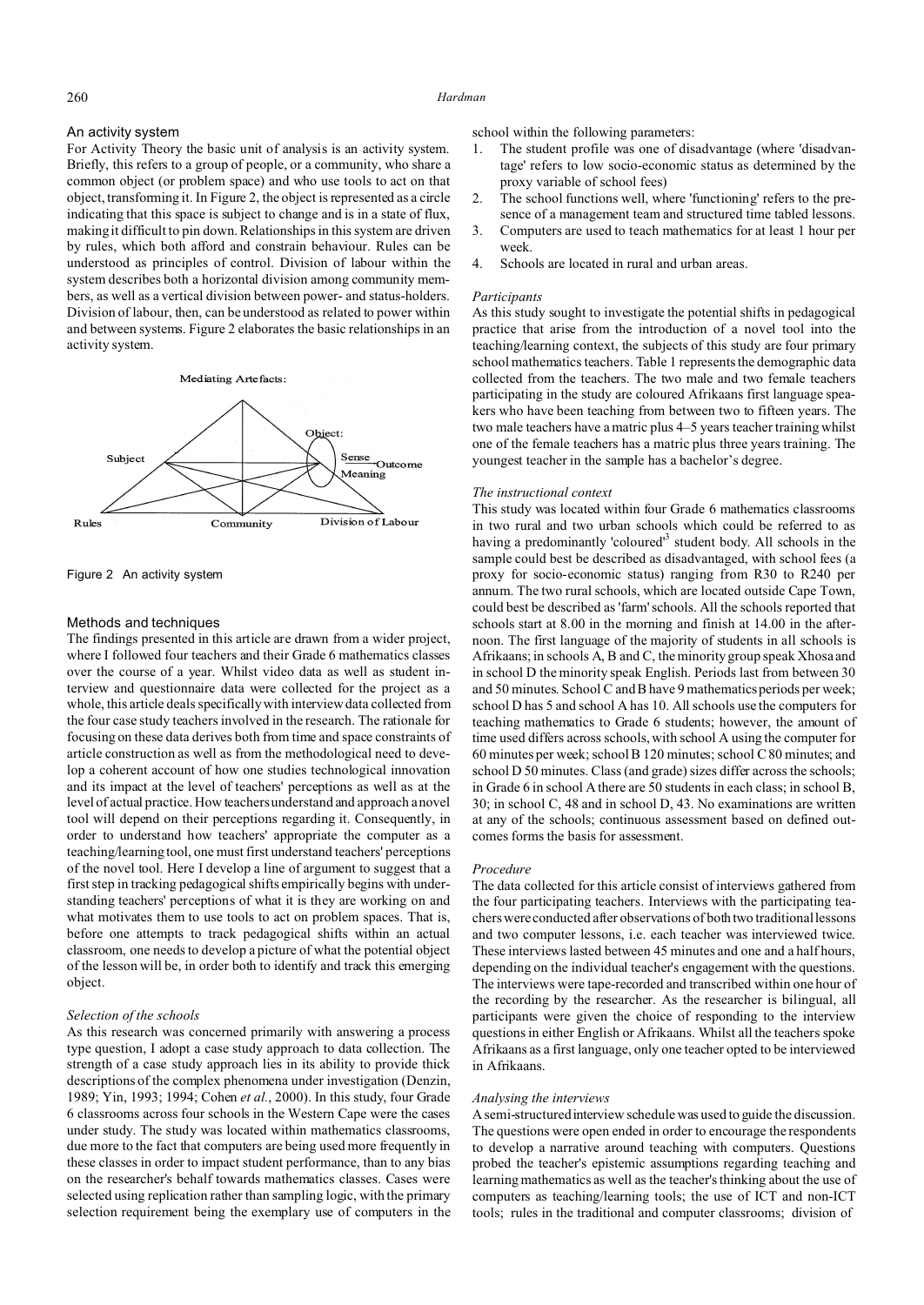| Demographic details                        | Teacher A                                            | Teacher B                                            | Teacher C                             | Teacher D                                            |
|--------------------------------------------|------------------------------------------------------|------------------------------------------------------|---------------------------------------|------------------------------------------------------|
| Gender                                     | Male                                                 | Male                                                 | Female                                | Female                                               |
| Age                                        | $30 - 39$                                            | $30 - 39$                                            | $40 - 49$                             | $30 - 39$                                            |
| First language                             | <b>Afrikaans</b>                                     | <b>Afrikaans</b>                                     | Afrikaans                             | Afrikaans                                            |
| Highest level of formal<br>training        | Matric $+4/5$ years teacher<br>training $(e.g. FDE)$ | Matric $+4/5$ years teacher<br>training $(e.g. FDE)$ | Matric $+3$ years teacher<br>training | Bachelor's degree and<br>teacher training (e.g. HDE) |
| Years of teaching                          | $2-5$ years                                          | $11-15$ years                                        | $15 + \text{years}$                   | $6-10$ years                                         |
| Grade levels taught in the<br>past 5 years | Grades 5, 6 and 7                                    | Grades 6 and 7                                       | Grades 6 and 7                        | Grades 5, 6 and 7                                    |
| Home computer                              | No                                                   | Yes                                                  | N <sub>0</sub>                        | No                                                   |

# **Table 1** Teacher demographic data

labour; motives for acting on objects and the objectives of ICT and non-ICT lessons. The transcribed text was analysed in terms of categories drawn from Activity Theory, namely: subject position; tools; object; rules and division of labour. Of particular interest for this studywasteachers' positioning of themselves in relation to technology. This positioning enabled me to track the objects in the activity systems, as well as providing an account of teachers' perceptions of the impact of technology on the teaching and learning of mathematics. The following questions guided the analysis:

- 1. How do teachers mobilise their perceptions to construct the activity systems of the classroom and the computer laboratory? What do these activity systems look like?
- 2. What object(s) is/are the teachers working on when they use the computer?
- 3. Does the object shift across the different contexts and does this enable us to construct two different activity systems: one representing the teachers' description of the traditional classroom and one representing their description of the computer laboratory?

Analysing all the data with well-defined categories derived from Activity Theory went some way towards ensuring the reliability of the analysis. However, in order to ensure that the categories were not idiosyncratically imposed, a graduate student whose research falls within an Activity Theory framework analysed the interviews independently. Agreement across the categories of tools, object, rules and division of labour for teachers A, B and D was reached. However, there was some disagreement between us regarding the shifts in division of labour articulated by teacher C, necessitating a further discussion with this teacher. Whilst reliability issues were dealt with by a graduate student and me, validity issues necessitated checking my interpretation of the responses with the respondents.

# *Understanding the object as a methodological concept*

Whilst Activity Theory continues to develop and grow, one of the general assumptions held by all authors located within the field is the comprehension of the object as that space which enables one to understand the activity system as a whole (Engestrom, 2001; Leontiev, 1981). Consequently, being able to identify and track the object (or objects) of an activity system enables the researcher to elaborate the system as a whole. However, the simultaneously material and ideal nature of any object makes it extremely difficult to uncover the object of any system (Foot, 2002). Nevertheless, the object is intricately related to the subject (to the extent that the subject acts on it to construct and transform it) pointing methodologically, to the importance of understanding the subject's position when tracing the object (Popova & Daniels, 2004). Therefore, in order to develop an activity system that could provide a useful unit of analysis, teachers were interviewed with specific attention paid to unpacking their understandings

of the object(s) of the activity systems they inhabit in both the traditional and computer classrooms.

# **Results**

# What objects do teachers think they are working on in face to face lessons?

Teachers' perceptions of how they mediate the teaching and learning of mathematics in face to face classrooms and in computer classrooms were elicited during the interviews. Whilst there were differences between teachers' individual approaches to computer use and, indeed, pedagogical practices, it was possible to develop a representation of general patterns that emerged from the interview data.

**Object**: The object of an activity system is that problem space that the subject acts on and transforms. In Extract 1 it is interesting to note that all teachers indicate that they are working on developing students' understandings of abstract mathematical concepts, with teachers A, B and D indicating that they do this by moving from the familiar to the unfamiliar. The focus is on providing children with subject knowledge that can equip them to use maths in their adult lives. Reconstituted in the language of Activity Theory, the object of this activity then, is children's 'scientific<sup>,4</sup> or 'schooled' concepts (Kozulin, 2003).

# Extract 1: The object of the face to face lesson

**Teacher B**: *In this class, um, today, we are working on fractions. So, I am trying to use concrete things, things they know from their homes, like apples, to get them to understand fractions, which are very abstract for them. So that's why I use those apples, concrete things, and then you can build it from there, from the concrete apple to the more abstract fractions*

**Teacher A**: *OK, we are working on shapes and they must sit in their group and draw a man using the shapes they have learned before*.

**Teacher C**: *So first I explain and then they work in their groups. And they can discuss, they must discuss the problem. So here it is solving these fractions. They must be able to add for example, to say what is an ½ of ¼*.

**Teacher D**: *First I introduce and then they must do the activity. Today you saw, today we did that shapes. So they have the shapes of the car or the house and they must use those, they must use the paper shapes to understand now: what is a shape. You know? Now what is a triangle, now where can I see that in the class? So I also ask them those things. And I tell them to go home and to look and see, now where do I see a pentagon in my kitchen or something like that. So I understand it like this, that they must be active and they must use what they know because for them, you see, mathematics is quite difficult. So you must always say, no look here, this square it looks like the window. So you have seen it before but now you must know that is has four equal sides. So you must learn something new from what you know.*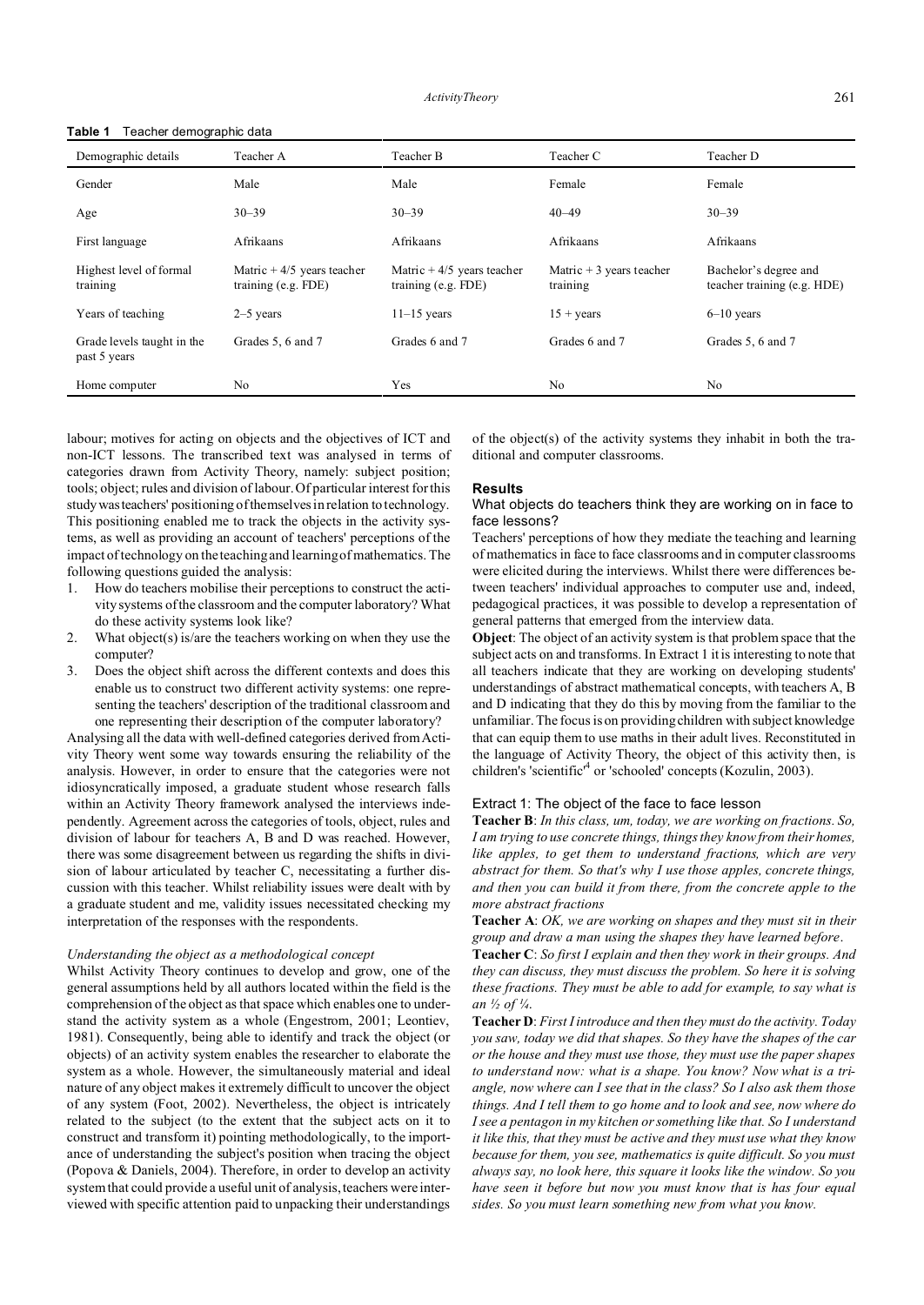**Tools**: All teachers indicated that they use the blackboard and "activities" as tools to act on and transform children's mathematical concepts. In this instance, activities refer to tasks that children generally are required to carry out in small groups. Group work, then, becomes a tool that teachers use to develop conceptual understanding. **Rules**: The teachers' predominant focus on transforming children's scientific concepts is influenced by current social rules and regulations that both support and constrain activity. In this instance, the current policy shift from traditional pedagogy to outcomes based pedagogy and the consequent shift from a focus on passive to active students impacts on the types of tools teachers select to act on students' scientific concepts. These rules in turn influence a teacher's subject position, ultimately informing a teacher's epistemic assumptions regarding teaching and learning.

**Division of labour**: Within a traditional lesson, division of labour generally sees the teacher as controlling the pace, sequencing and selection of the lesson. Power tends to rest almost exclusively with the teacher, with the traditional IRE sequence of teacher initiated interaction predominating (Cazden, 1986). The teacher's role is one of teaching and the students' are expected to learn.

**Community**: Teachers indicated that, whilst they appreciate the wider community of teachers to which they belong, they consider the classroom community comprises only themselves and their students.

The activity system of the classroom, as described by the four case study teachers is represented graphically in Figure 3. By identifying the object of the traditional mathematics lesson (mathematical concepts), we are able to generate a picture of the entire system, i.e. driven by their understandings of mathematics as actively learnt, teachers use various tools, such as the blackboard or textbooks, to transform children's current mathematical understandings (of fractions or space and shape, in this study) in order to develop mathematically literate students. The predominant focus on developing understanding means that the teachers tend to occupy the role of didact, with control over teaching and learning inhering in the teachers' rather than the students' role. The question that arises now is the extent to which this particular object remains constant across the different contexts and, consequently, the extent to which the computer and traditional classrooms can be constructed as different activity systems. .

# What object(s) do the teachers think they are working on in the computer laboratory?

The above discussion suggests that teachers believe that they are working on transforming children's conceptual grasp of mathematics in their face to face lessons. Given the introduction of a novel tool (the computer hardware and software) into the lessons the interesting question now becomes the extent to which this tool either constrains or facilitates the teachers' practice.

**Object**: In Extract 2, one can see both B and D indicating that the object space they are working on in the computer laboratory is not in fact students' understanding of scientific concepts, but, rather, the computer itself. It is also clear that the computer is used for drill and practice purposes rather than for the development of higher cognitive purposes.

# Extract 2: The object of the computer laboratory

**Teacher A**: *I use it for practice, to practice what they did in the class. This is the best thing for them because you can't just give them homework, give it to them and you lucky if you get even*  $\frac{1}{3}$  of the class *bringing it back!*

**Teacher B**: *OK.... So they have to learn how to use the computer, and, I would say, ja, that I have to teach them computer skills as well as maths in this lesson*.

**Teacher C**: *I don't think it's a tool for learning in that sense. It's good for practicing, it's a good skill. But I am not sure about learning.* 

**Teacher D**: *Uh, and I think it's very good for the children to be able to practice what they have learnt in class on the computer and to learn the computer, to learn to use it*.

Given the current hope that computers will be used as cognitive tools to effect transformation on children's mathematical understanding, the fact that teachers appear to operate on different objects within the computer maths lessons seems initially quite problematic. All teachers in the sample went on to indicate that the computer is indeed used as a tool, but, rather than being used as a higher order cognitive tool, it is used as a tool to motivate children (Extract 3) and, indeed, in a very real sense it serves a social justice function, giving previously disadvantaged students access to a world outside of their immediate context. Motivation, any teacher will tell you, is a key element in learning. Consequently, whilst the computer may not be serving its intended purpose as a cognitive tool mediating higher order problem solving skills, it is still serving as a tool to grab students' attention and re-engage their desire to learn mathematics.

# Extract 3: The computer as a tool for acting on children's levels of motivation

**Teacher A**: *It is exciting for them. So in that sense, if we can use it to make them interested in maths, ja, then in that sense it is very useful.* **Teacher B**: *It is actually a tool that we can use to, to it's like a carrot keeping it in front* (dangles his pen in front of his face) ... *I mean their world is very small. So what the computer do is it helps them, ... to see actually more of what is happening*.

**Teacher D**: *I think they get more motivated, more excited to do maths*.

However, whilst all teachers indicated that the computer is at best a low level cognitive tool capable only of motivating students to re-engage with mathematics, teacher B indicated that the computer has the potential to widen students' horizons. In Extract 4, teacher B suggests that the computer gives students access to a world outside of their own immediate context, providing them with the possibilities to engage with knowledge. What one sees here is the potential the computer has to open up students' zone of proximal development by giving them access to knowledge outside of their current understanding. It is, however, unclear from this extract whether the computer is able to provide the kind of guided assistance students will need in order to learn within the ZPD. The mere provision of opportunities to open students' ZPD says little about teaching/learning within this zone.

### Extract 4: Opening the Zone of Proximal Development?

**Teacher B**: *Let's let's take for example these kids world is very small and I mean very small. Some of them have never seen across the mountain. They haven't seen the sea and if I am honest with you, last year a teacher came into my class from Grade 1 and she said "you know what 6 of the kids in my class haven't seen town!'. And I said, it can't be it's just down the road — and she said um and some of them they do go to town but what they got to do they sit in the lorry and watch mom's stuff because someone else will take it away. So that is their view ... so that's what I mean their world is very small. So what the computer do* [sic] *is it helps them, especially Encarta, to see actually more of what is happening. What I did last year, is to show them say we talked about America especially we can now talk about Iraq what's happening, can show them quickly, now here's Iraq this is what's happening. This is a war. We had a war, Vietnam war just watch what's happening*.

**Tools**: In the computer classes the teachers use the computer as a tool to motivate students and to broaden their horizons. Three of the teachers indicated that they use student interaction as a tool in the computers classes, encouraging students to share information with each other in order to problem solve. This increased student on student interaction in turn impacts on shifts in division of labour, with students becoming peer teachers.

**Rules**: Strict rules of computer usage are followed in the laboratories. Teachers' own relative inexperience with the computer leads them to control students' engagement with the novel technology by limiting students' exploratory behaviour.

**Division of labour**: Research has shown that the use of computers and cooperative learning methods affects the roles of teacher and students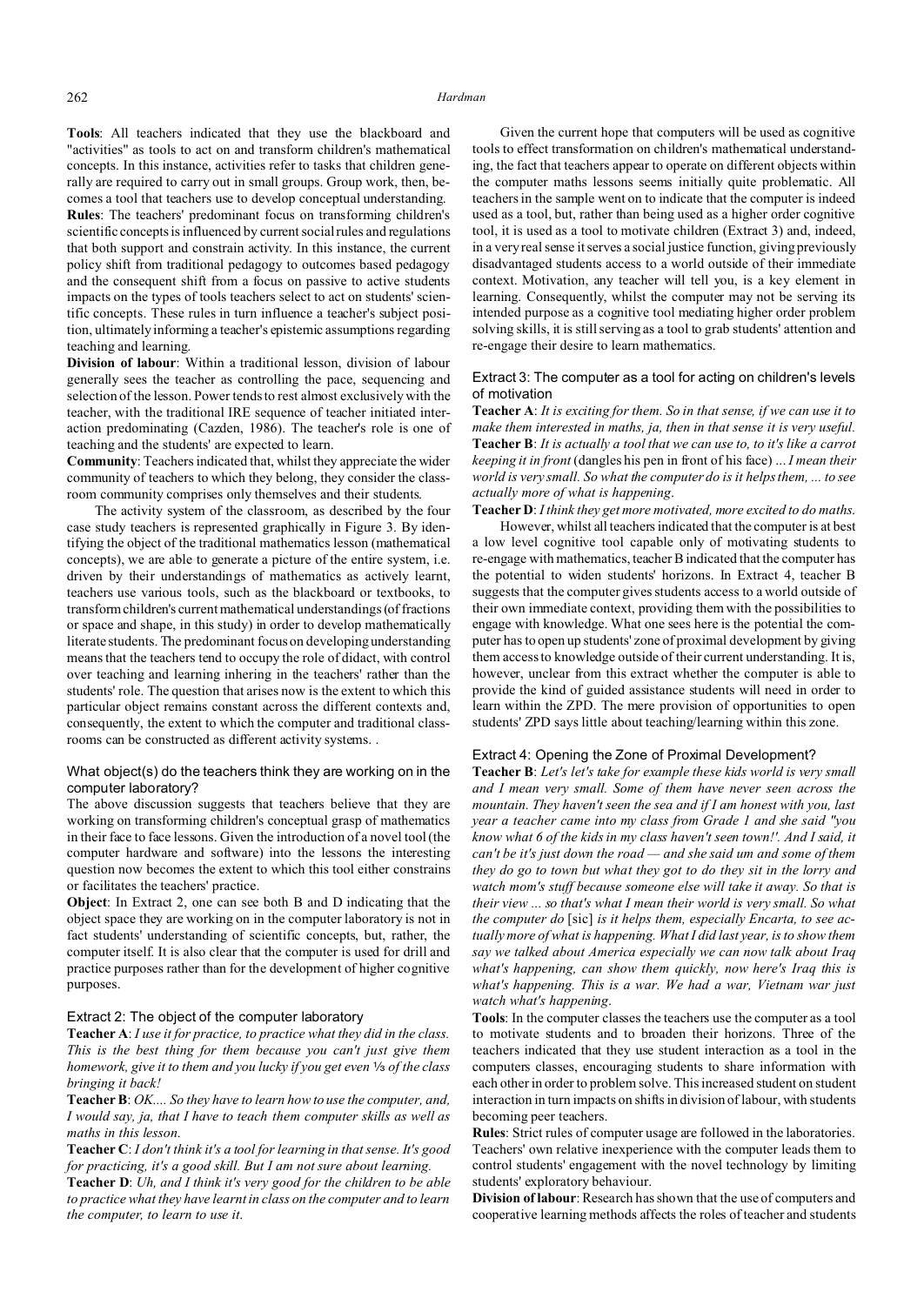*ActivityTheory* 263

Tools: Blackboard; Language: whole class instruction; Group Work; textbooks; OBE

Subject-Teacher: Children learn actively; math is best learnt through activity and by relating the subject to the child's lived experience



Outcomemathematically literate students

Division of Labour-teacher as didact;

teacher determines pace and sequence.

Rules: change in policy from traditional pedagogy to OBE; move towards active rather than passive students.

**Community:** students; teachers

Figure 3 Teachers' description of the activity system of a face to face lesson



Figure 4 Teachers' description of the activity system of a computer classroom

(Cohen, 1994; Mercer & Fisher, 1993; Fish & Feldman, 1989), with the teacher becoming more of a facilitator and students directing their own pace and sequencing; i.e. the introduction of the computer forces a shift from a teacher centred to a student centred approach. As C2005 is committed to developing active students who drive their own learning, clearly if the computer can be used to achieve this it will go some way towards meeting the needs of the new Curriculum. Extract 5 indicates that teachers are somewhat divided in their views about the shift in division of labour in the computer class, with teacher B indicating that he is still very much in charge of the lesson, and teachers A and D indicating that the computer has indeed introduced a shift in roles in their classes, with students becoming teachers of "slower" students. Teacher C goes even further, suggesting that the students have something to teach her; here her role shifts from teacher to learner.

# Extract 5: Division of labour in the computer laboratory

**Teacher B**: *It* [computer] *can't help on its own, it can't teach. No, I am still the teacher in the classroom*.

**Teacher D**: ... *like I said before, there are exercises for weak children and for faster children. Like Henry, he and Rendell and that group, they are a group that will always finish quickly and put up their hand* *and say Miss I'm finished and I say OK, go to Grade 7 work. And then they can also help the others, those going slower.* 

**Teacher A**: *When they finished with the work, when they finished the exercise, then, they help, they can talk to each other. They sit in pairs, so they can talk to each other or get up and help their friend*.

**Teacher C**: ... *and sometimes I think, yow!, these children, no I can learn from them! You know? They know this thing* [computer] *much better than me*.

**Community**: The computer has widened the classroom community to include parents (who learn to use the computer after hours), a facilitator (who provides teachers with technical assistance on a weekly basis), the software designers as well as the teacher and students. It is here, perhaps, that further investigation into the computer's ability to act as a teaching/learning tool within students' ZPD needs to be carried out.

Figure 4 is a graphic representation of teachers' descriptions of the activity system of the computer laboratory. It is clear that the object being worked on in the laboratory is technical, computer skills, drill and practice skills, as well as students' motivation. A potential shift in the division of labour is also evident, with students beginning to tentatively occupy the role of 'teachers' of their peers.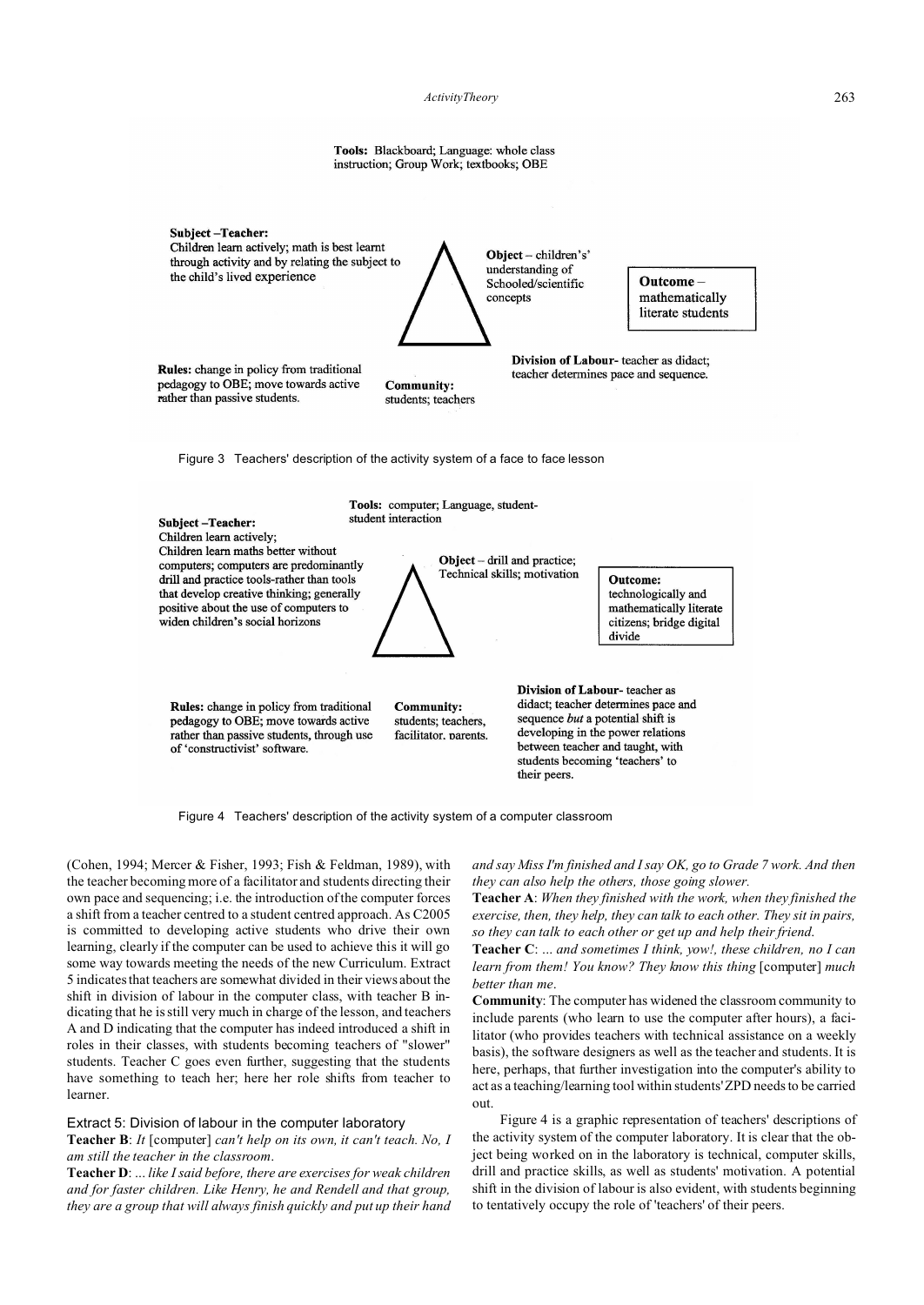# **Discussion**

In this article I set out to examine teachers' perceptions of computer use in their classrooms using an activity theory framework to 1) construct a picture of activity systems across traditional and computer classrooms, 2) to examine the extent to which these systems differ, by focusing on whether the object of the lesson changed across the two contexts and, 3) to develop/refine a methodological tool capable of tracking pedagogical shifts across the two contexts. The data reported enabled the construction of two distinct activity systems; one representing the traditional mathematics classroom and the other representing the computer classroom. Further, the data indicate that there are indeed differences between the teachers' descriptions of traditional and computer lessons. Activity Theorists (Engestrom, 1987; Russell, 2002; Nardi, 1996) suggest that when one wants to track shifts in a system, one should focus on the extent to which the objects change, as systems change when their objects change. Consequently, focusing on the object of the lessons enables one to see that two distinct systems are indeed in operation in this study, with two separate objects. Focusing on the objects as a tool for tracking pedagogical shifts provides one with a lens through which to develop a picture of the entire system, enabling one to construct a picture of the two distinct activity systems.

The assumption underlying computer use in schools is that the computer will be used as a cognitive tool to impact on students' performance. Consequently, the object of the computer based maths lesson is assumed to be students' scientific (mathematical) concepts. However, findings from interviews with teachers indicate that teachers believe that the object of the computer lesson appears to be lower order cognitive skills (such as drill and practice), rather than the anticipated higher order conceptual development promised by the novel technology. At first blush this finding appears to call into question the need to use computers in schools. However, this conclusion fails to take into account the various dimensions of learning. Research (Halpern, 2004) would certainly seem to point to the need for practice (which should be varied and challenging) when laying down memory traces; a necessary condition for successful academic engagement. Consequently, the fact that the computer is used to act on lower order skills should not lead us to assume that it is not serving an extremely important cognitive function. More important, perhaps, and certainly more interesting, is the finding that the computer laboratory leads teachers to act on different objects than the traditional classroom would appear to enable them to. South Africa continues to struggle against the inequities of the past and in its ability to bridge the digital divide, providing underprivileged children with access to a world outside the narrow confines of their own, the computer is undoubtedly perceived as immensely successful in these schools. Importantly, as a tool that can potentially act on children's motivation, the computer has the potential to re-engage children in learning mathematics, a crucial first step to developing creative students who are interested in mathematics.

This article emerged from the need to construct a picture of traditional and computer classrooms as activity systems, from teachers' descriptions of their individual teaching/learning contexts. Findings presented here suggest that teachers in this study view the computer as both a tool and the object of their lessons. As a tool, the computer is used to transform students' levels of motivation in regard to mathematics; as an object, it is the computer itself that becomes the problem space to be worked on in lessons. These findings would certainly seem to suggest that the introduction of the novel computer technology into disadvantaged schools is impacting on pedagogy, leading to shifts in established practices. However, as the interview data are self-reported data, they are not sufficiently robust to enable one to make pronouncements about actual practice. What I am able to do with this finding is impose these activity systems, as analytical grids, onto the observational data in order to see whether there are differences between the teachers' perceptions of the systems they inhabit and the actual systems they inhabit.

# **Conclusion**

The study reported on in this article forms part of a larger study that sought to understand how teachers use computers to mediate mathematics teaching and learning at a primary level and whether the novel technology forces shifts in pedagogical practices. Methodologically, it is challenging to study pedagogical shifts across contexts. One possible way of tracking pedagogical shifts across the dynamic environments of a traditional and computer mediated mathematics class, is to track shifts within the object(s) of the activity system. The difficulties of identifying emergent objects within activity systems, however, necessitate methods of data collection that enable one to both identify a subjects' motives for acting, as well as identifying what the problem space is the subject acts on. A potentially promising way of doing this is to interview the subjects in order to develop an analytical grid that can be used to interrogate observational data; a strategy adopted in this study. Findings from this study indicated that teachers' believe that they act on different objects across the different contexts of traditional and computer based mathematics lessons. Whilst teachers indicated that they act on children's scientific concepts in the face to face mathematics lessons, they suggested that in the computer mathematics lessons the object of the lesson becomes computer usage itself. Whilst this finding might appear problematic, in light of the current move in South Africa to improve students' outcomes in mathematics through the use of computer technology, it needs to be viewed as a first step towards understanding the process of computer usage in schools in South Africa. As tools, teachers indicated that computers can be used to motivate students to re-engage with mathematics, an important aspect of learning. Activity Theory 's ability to identify emergent objects within and between systems, thereby enabling a researcher to understand the system as a whole, provides a powerful framework for illustrating how the use of different tools across different contexts impacts on pedagogical practice.

# **Acknowledgements**

I acknowledge the financial support of the University of Cape Town's Research Council. This research forms part of a research project "Pedagogy, Identity and Social Justice" supported by the National Research Foundation.

# **Notes**

- The international average score for 38 countries was 487 points; South Africa's average was 275 points.
- 2. The project aims to:
	- Address the shortage of teacher capacity (particularly in mathematics) through harnessing technology to support and strengthen the education system;
	- create a structure within which to co-ordinate the efforts of various sectors, managing and co-ordinating the financial contributions across these sectors;
	- bridge the digital divide between those who have access to ICTs and those who continue to remain disadvantaged due to technological illiteracy; and
	- equip students with technological skills, which will enable them to participate in the knowledge economy of the 21st century (Hardman, 2004:7-8).
- Whilst I recognize the problems associated with the use of racial categories, it must be noted that these categories still function, however unwelcome, as descriptors in the South African context.
- Whilst there is some debate regarding the notion of scientific concepts (see, for example, Karpov, 2003) I use this term in the Vygotskian sense to refer to those abstract concepts that are imposed in the structured environment of the school classroom.

# **References**

Cox,M, Webb M, Abbott C, Blakeley B, Beauchamp T & Rhodes V 2005. ICT and pedagogy: A review of the literature. Report No. 18 compiled for DfEs.

Bodker S 1989. A human activity approach to use interfaces, 4:171-195.

Bodker S 1991. *Through the interface: A human activity approach to user interface design*. Hillsdale, NJ: Lawrence Erlbaum.